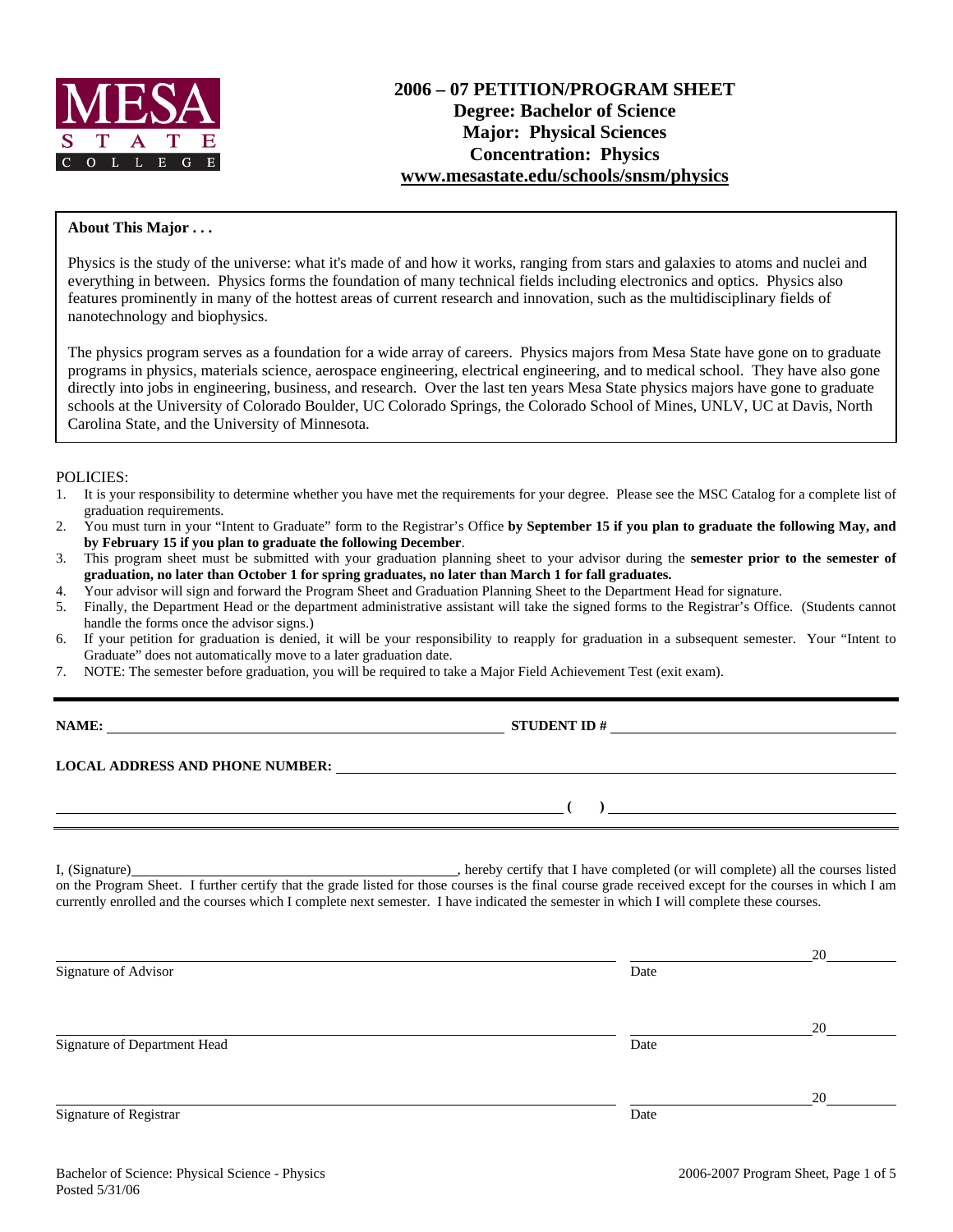- Must earn 120 semester hours and meet the academic residency requirements to earn a baccalaureate degree at Mesa State College.
- Must earn a minimum of 40 semester hours in upper division courses (i.e., 300-level and 400-level courses).
- A cumulative grade point average of 2.0 or higher must be maintained for all courses.
- A "C" or higher is required in all major courses.
- When filling out this program sheet a course can only be used once, i.e., no double counting is allowed between categories.
- Excess KINA/HPWE courses beyond the two required and pre-collegiate courses (usually numbered below 100) cannot be used for graduation.
- All degree requirements must be completed as described. Any exceptions or substitutions must be recommended in advance by the faculty advisor and approved by the Department Head.
- It is recommended that students work closely with a faculty advisor when selecting courses and scheduling classes prior to registration.
- Students are required to participate in exit examinations or other programs deemed necessary to comply with the college accountability requirement.

General Education Requirements (Minimum of 33 semester hours) See the M.S.C. catalog for the list of courses that meet the general education categories.

| Course                                                             | No. | Credit | Grade | Term                                                                | Year | Trns/Subs                                                                                       | Course                               | No. | Credit | Grade | Term | Year | Trns/Subs |
|--------------------------------------------------------------------|-----|--------|-------|---------------------------------------------------------------------|------|-------------------------------------------------------------------------------------------------|--------------------------------------|-----|--------|-------|------|------|-----------|
| <b>English:</b> ENGL 111 and 112 (6 semester hours, must receive a |     |        |       |                                                                     |      | Humanities or Social/Behavioral Science: (3 semester hours)                                     |                                      |     |        |       |      |      |           |
| "C" or higher, must be completed by the time the student has 60    |     |        |       |                                                                     |      |                                                                                                 |                                      |     |        |       |      |      |           |
| semester hours)                                                    |     |        |       |                                                                     |      |                                                                                                 |                                      |     |        |       |      |      |           |
| *ENGL                                                              |     |        |       |                                                                     |      |                                                                                                 | <b>Fine Arts:</b> (3 semester hours) |     |        |       |      |      |           |
| *ENGL                                                              |     |        |       |                                                                     |      |                                                                                                 |                                      |     |        |       |      |      |           |
|                                                                    |     |        |       | *ENGL 129, Honors English, may be substituted for ENGL 111 and ENGL |      |                                                                                                 |                                      |     |        |       |      |      |           |
|                                                                    |     |        |       |                                                                     |      | 112. Must earn a grade of "C" or better. May need to take additional electives.                 |                                      |     |        |       |      |      |           |
| <b>Humanities:</b> (6 semester hours)                              |     |        |       |                                                                     |      | <b>Natural Sciences:</b> (minimum 6 semester hours, at least one course)<br>must include a lab) |                                      |     |        |       |      |      |           |
|                                                                    |     |        |       |                                                                     |      |                                                                                                 |                                      |     |        |       |      |      |           |
|                                                                    |     |        |       |                                                                     |      |                                                                                                 |                                      |     |        |       |      |      |           |
|                                                                    |     |        |       |                                                                     |      |                                                                                                 |                                      |     |        |       |      |      |           |
| <b>Social and Behavioral Sciences:</b> (6 semester hours)          |     |        |       |                                                                     |      | <b>Applied Studies:</b> (3 semester hours)                                                      |                                      |     |        |       |      |      |           |
|                                                                    |     |        |       |                                                                     |      |                                                                                                 |                                      |     |        |       |      |      |           |
|                                                                    |     |        |       |                                                                     |      |                                                                                                 |                                      |     |        |       |      |      |           |

### **Other Requirements** (13 semester hours)

| <b>Kinesiology:</b> (3 Semester Hours)                                  |     |        |       |      |      |           | <b>Bachelor of Science Degree Distinction:</b>                 |       |        |       |      |      |                    |
|-------------------------------------------------------------------------|-----|--------|-------|------|------|-----------|----------------------------------------------------------------|-------|--------|-------|------|------|--------------------|
| Course                                                                  | No. | Credit | Grade | Term | Year | Trns/Subs | (10 semester hours) Must earn a "C" or better in both courses. |       |        |       |      |      |                    |
| KINE/HPWA                                                               | 100 |        |       |      |      |           | Course                                                         | No.   | Credit | Grade | Term | Year | Trns/Subs          |
| KINA/HPWE                                                               |     |        |       |      |      |           | <b>MATH</b>                                                    | - 151 |        |       |      |      | <u>. 5 — — — —</u> |
| KINA/HPWE                                                               |     |        |       |      |      |           | <b>MATH</b>                                                    | - 152 |        |       |      |      | $5\overline{)}$    |
| See the M.S.C. catalog for the list of approved KINA/HPWE/Selected DANC |     |        |       |      |      |           |                                                                |       |        |       |      |      |                    |
| courses.                                                                |     |        |       |      |      |           |                                                                |       |        |       |      |      |                    |

### **Physical Sciences – Physics Major Requirements** (55 Semester Hours) A "C" or higher is required in all major courses.

| Course      | No.    | Credit                  | Grade | Term | Year | Trns/Subs | Course      | No.                                | Credit                  | Grade | Term | Year | Trns/Subs |
|-------------|--------|-------------------------|-------|------|------|-----------|-------------|------------------------------------|-------------------------|-------|------|------|-----------|
| <b>PHYS</b> | 131    | 4                       |       |      |      |           | <b>PHYS</b> | 342                                | 3                       |       |      |      |           |
| <b>PHYS</b> | 131L   | $\Box$                  |       |      |      |           | <b>PHYS</b> | 362                                | $\overline{3}$          |       |      |      |           |
| <b>PHYS</b> | 132    | -4                      |       |      |      |           | <b>PHYS</b> | 422                                | $\overline{\mathbf{3}}$ |       |      |      |           |
| <b>PHYS</b> | 132L   |                         |       |      |      |           | <b>PHYS</b> | 473                                | $\frac{3}{2}$           |       |      |      |           |
| <b>PHYS</b> | 231    | 3                       |       |      |      |           | <b>PHYS</b> | 482                                | -1                      |       |      |      |           |
| <b>PHYS</b> | $-232$ | $\overline{\mathbf{3}}$ |       |      |      |           | <b>PHYS</b> | 482                                |                         |       |      |      |           |
| <b>PHYS</b> | 251    | $\overline{3}$          |       |      |      |           | <b>PHYS</b> | 494                                |                         |       |      |      |           |
| <b>PHYS</b> | 252    | 2                       |       |      |      |           | <b>PHYS</b> | 494                                |                         |       |      |      |           |
| <b>PHYS</b> | 311    | -3                      |       |      |      |           |             | (PHYS 482 and 494 are taken twice) |                         |       |      |      |           |
| <b>PHYS</b> | 321    | 3                       |       |      |      |           | <b>MATH</b> | 253                                | $\sim$ 4                |       |      |      |           |
| <b>PHYS</b> | 331    | 2                       |       |      |      |           | <b>MATH</b> | <b>260</b>                         | $\overline{3}$          |       |      |      |           |
|             |        |                         |       |      |      |           | <b>MATH</b> | 360                                | 3                       |       |      |      |           |
|             |        |                         |       |      |      |           |             |                                    |                         |       |      |      |           |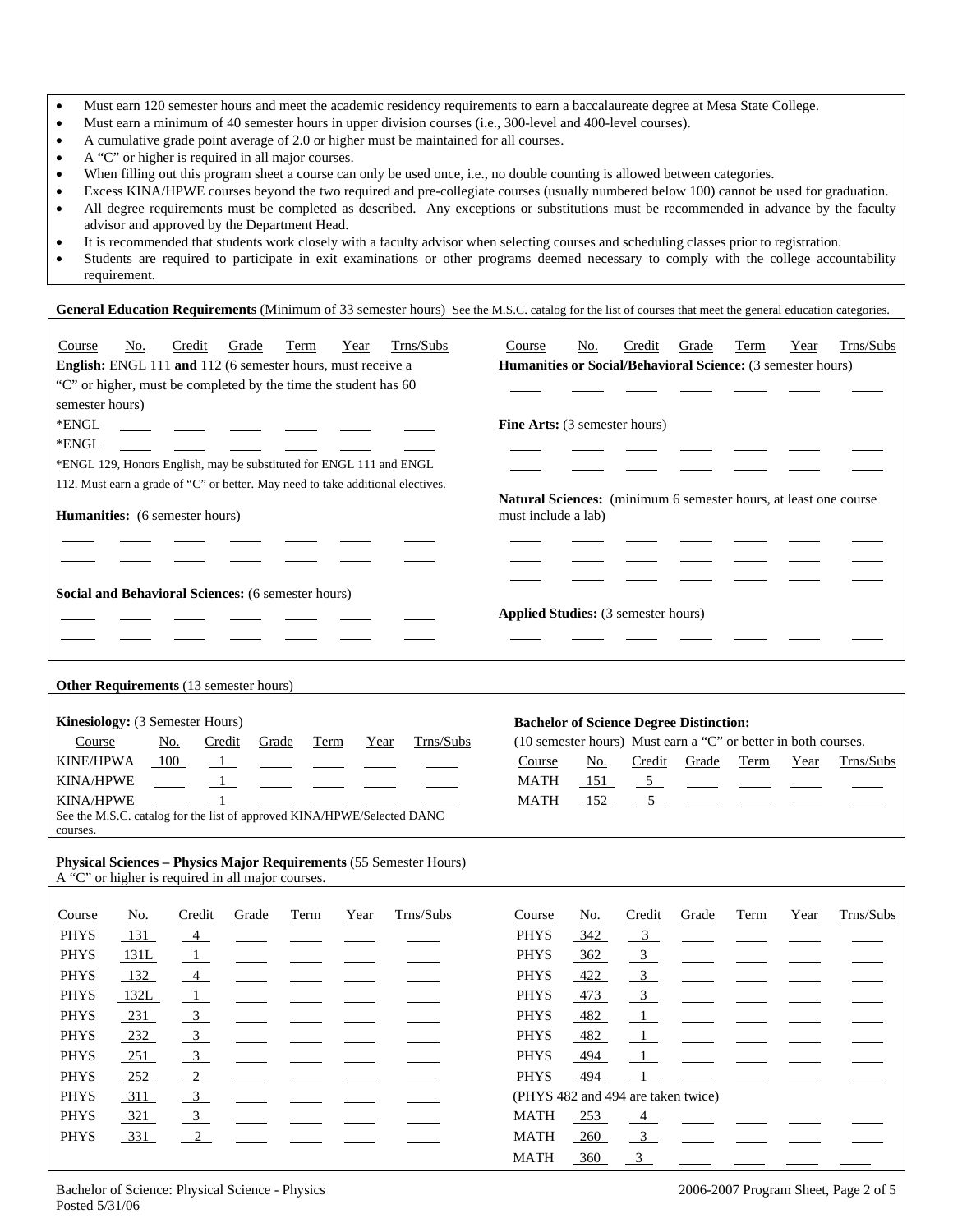**Electives** (All college level courses appearing on your final transcript, **not listed above** that will bring your total semester hours to 120 hours. Excludes KINA/HPWE activity courses.) (19 semester hours; 11 hours upper division may be needed.) Course No. Credit Grade Term Year Trns/Subs Course No. Credit Grade Term Year Trns/Subs  $\overline{a}$  $\overline{a}$  $\overline{a}$  $\overline{a}$  $\overline{a}$  $\overline{a}$  $\overline{a}$  $\overline{a}$ 

## **GRADUATION INFORMATION**

See the "Undergraduate Graduation Requirements" in the Mesa State College catalog for additional graduation information.

**GENERAL EDUCATION REQUIREMENTS** (Minimum of 33 Semester Hours) See current Mesa State College catalog for list of courses that fulfill the requirements below. If one (or more) of the selections below is required in your major, you must use it to fulfill the major requirement and **make a different selection to meet the general education requirement. The courses may not be used to fulfill both requirements.**

**English – 6** Semester Hours (Must be **completed** before student has 60 semester hours. Must receive grade of "C" or above.) ENGL 111 **and** ENGL 112 **or** ENGL 129 *(by permission)*

**Humanities – 6** semester hours

**Social and Behavioral Sciences – 6** semester hours

**Humanities or Social/Behavioral Sciences – 3** semester hours

**Fine Arts – 3** semester hours

**Natural Sciences – 6** semester hours (At least one course must include a lab.)

**Applied Studies – 3** semester hours

## **OTHER REQUIREMENTS** (13 Semester Hours)

**Kinesiology – 3** Semester Hours Each student must take KINE/HPWA 100 together with two KINA/HPWE/Selected DANC courses. See current catalog for listing.

**Degree Distinction – 10** Semester Hours MATH 151 Calculus I (5 semester hours) MATH 152 Calculus II (5 semester hours)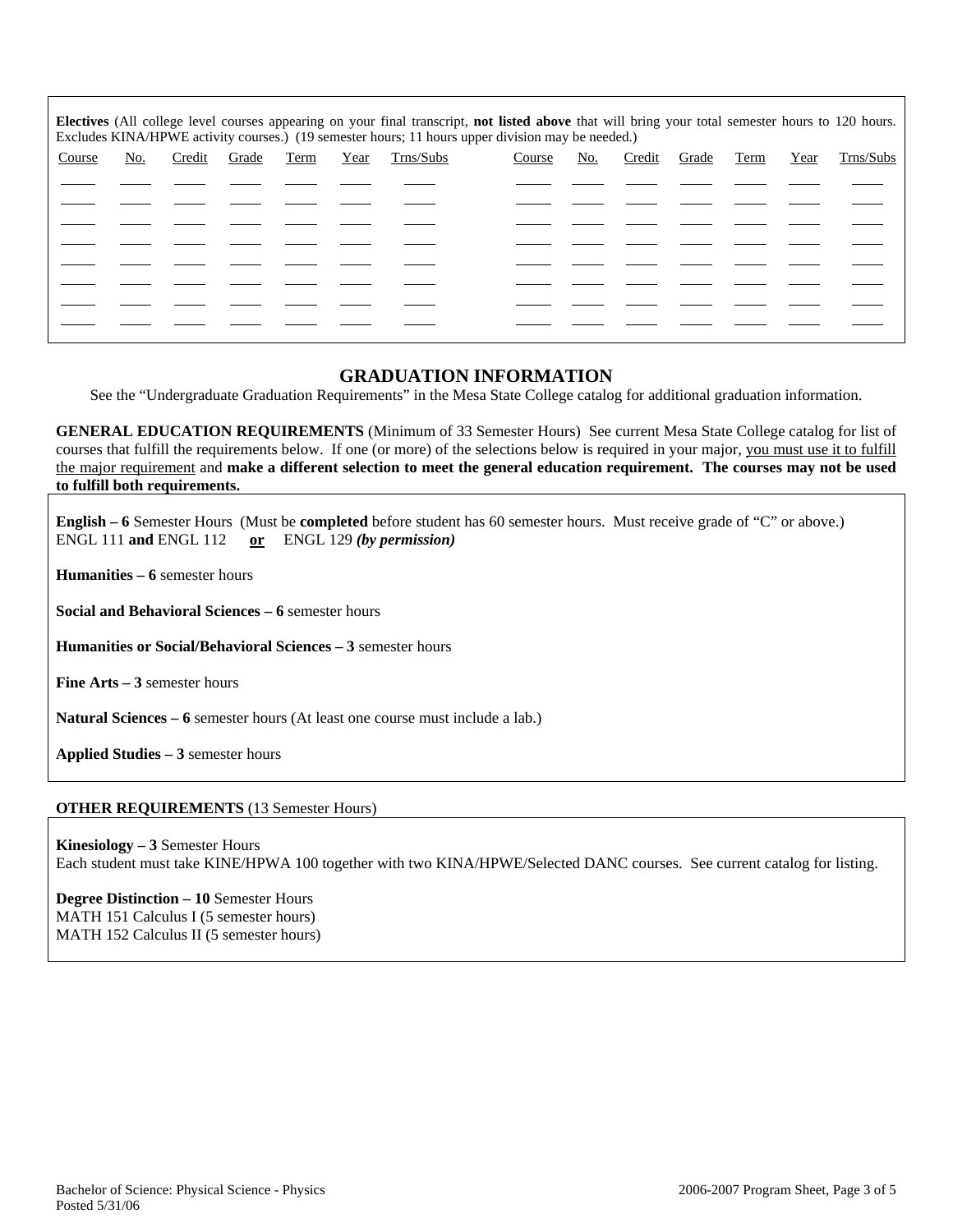# **Required Courses:**

 PHYS 131 Fundamental Mechanics PHYS 131L Fundamental Mechanics Lab PHYS 132 Electromagnetism and Optics PHYS 132L Electromagnetism and Optics PHYS 231 Modern Physics PHYS 232 Modern Physics II PHYS 251 Electronics for Scientists PHYS 252 Intermediate Lab PHYS 311 Electromagnetic Theory I PHYS 321 Quantum Theory PHYS 331 Advanced Laboratory I PHYS 342 Advanced Dynamics PHYS 362 Statistical and Thermal Physics PHYS 422 Quantum Theory II PHYS 473 Modern Optics PHYS 482 Senior Research (taken twice) PHYS 494 Seminar (taken twice) MATH 253 Calculus III MATH 260 Differential Equations MATH 360 Methods of Applied Mathematics

**General Electives: 19 Semester Hours;** 11 hours must be upper division.

Students are required to participate in exit examinations or other programs deemed necessary to comply with the college accountability requirement. All degree requirements must be completed as described above. Any exceptions or substitutions must be recommended in advance by the faculty advisor and approved by the Department Head.